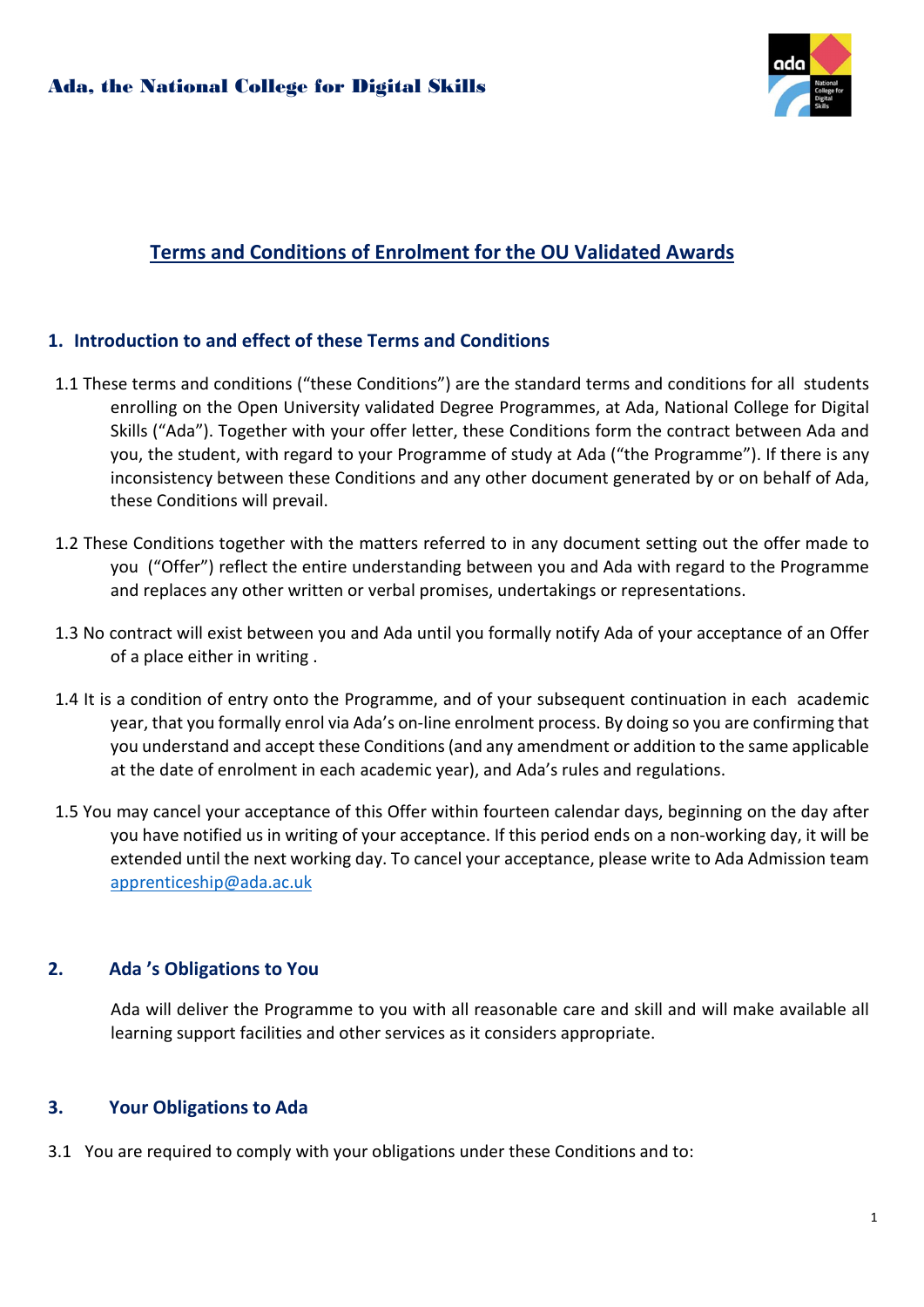# Ada, the National College for Digital Skills



- 3.1.1 attend lectures, training, tutorials, examinations and other activities which form part of the Programme (subject to absence for genuine medical reasons or other special circumstances). Failure to do so may result in you being withdrawn from the Programme;
- 3.1.2 complete and submit all course work required for the Programme of study by published deadlines or inform tutors where a situation arises that prevents you from doing so in accordance with Ada's Regulations;
- 3.1.3 carry out adequate preparation for any activity which you are required to undertake in connection with your studies at work place ensuring that at all times you are conducting yourself in an appropriate manner in accordance with Ada's Regulations;
- 3.1.4 provide Ada with an emergency contact name and details which may be used by Ada at its discretion and notify the college promptly of any changes to the information which you submitted;
- 3.1.5 comply with any professional standards that may be applicable to the Programme;
- 3.1.6 notify Ada promptly if you choose to withdraw from your Programme for any reason. If you do choose to withdraw from your Programme, Ada will be entitled to consider you as being still enrolled until the date when has received written notification that you wish to withdraw from your Programme or Ada has notified you in writing that your place on your Programme has been terminated and if you do withdraw from your Programme for any reason you must
	- (a) cease attending lectures, and
	- (b) return all items and materials issued to you but owned by Ada, including your student card, and
- 3.1.7 If you fail to participate in your Programme of study to an extent that your personal skills coach or supervisor believe that you will be unable to successfully progress or complete the Programme, or you fail to respond adequately to the Ada's attempts to seek your reengagement with your Programme of study, Ada will be entitled to consider you withdrawn from your Programme and take steps to terminate your place on the Programme.

# 4. Ada Rules and Regulations

4.1 As a condition of accepting an Offer, you agree to familiarise yourself with and abide by all of Ada's rules and regulations including but not limited to Ada's General Regulations for Programmes and Disciplinary Regulations for Students. Ada reserves the right to update its policies, procedures and regulations from time to time.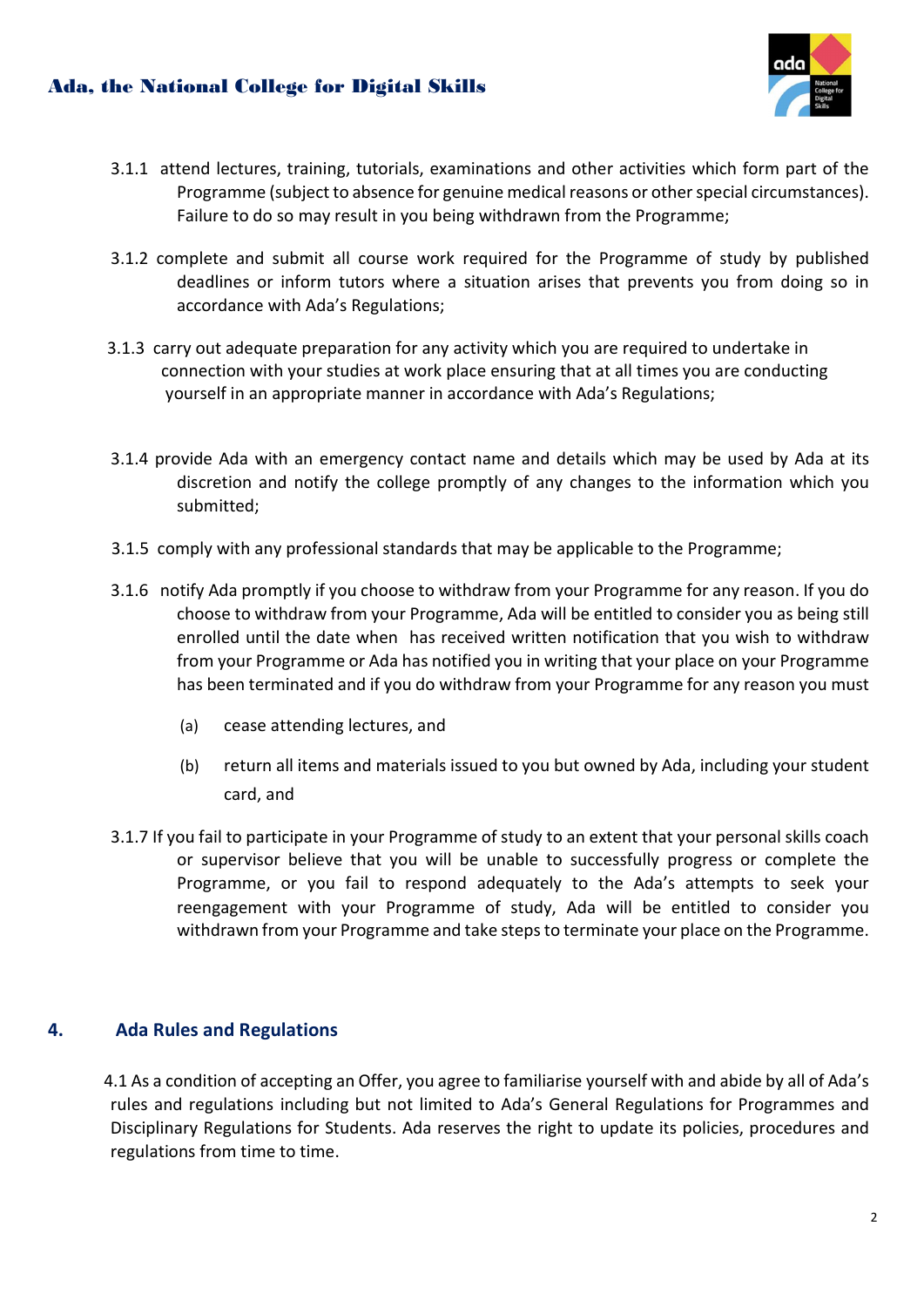# Ada, the National College for Digital Skills



4.2 If your studies with Ada are terminated as a result of disciplinary action taken against you in accordance with the disciplinary procedures of these Conditions will end automatically without the need for any notice, unless Ada confirms otherwise in writing.

4.3 If you are dismissed by your employer , Ada will be entitled to terminate these Conditions immediately by written notice to you.

#### 5. Plagiarism Detection Software

Ada may use plagiarism detection software, such as Turnitin™, as a supportive teaching tool to aid development of good academic practice. Ada may also use such software as a detection tool to uncover cases of suspected plagiarism. By accepting these Conditions, you are giving permission for Ada to use plagiarism detection software when you submit written material for assessment purposes.

# 6. Your Use of Ada Computer Equipment, Software and Electronic Resources

6.1 Whilst Ada will endeavour to ensure that computer equipment and software it makes available for your use has reasonable security and anti-virus facilities and protections, your use of such computer equipment and any software provided by Ada is at your own risk.

6.2 Use of software and electronic resources at Ada is subject to copyright and licence agreements that restrict your use to 'educational purposes' and place limitations on the re-use, copying or adapting of software and electronic resources by you. You may not share your Ada's username or password. By accepting these Conditions, you agree to be bound by them when using the resources.

# 7. Requirements on termination of these Conditions

7.1 If at any time Ada terminates these Conditions as a result of its rights under these Conditions, by any other permitted reason or if these Conditions terminate automatically:

- 7.1.1 Ada will be entitled to refuse to enrol you on the Programme, if at the date of termination, you have not already enrolled;
- 7.1.2 Ada will be entitled to require you to stop studying on the Programme, and to leave the College immediately, if at the date of termination, you have already enrolled;
- 7.1.3 you are required to immediately return the student card which was issued to you on enrolment.